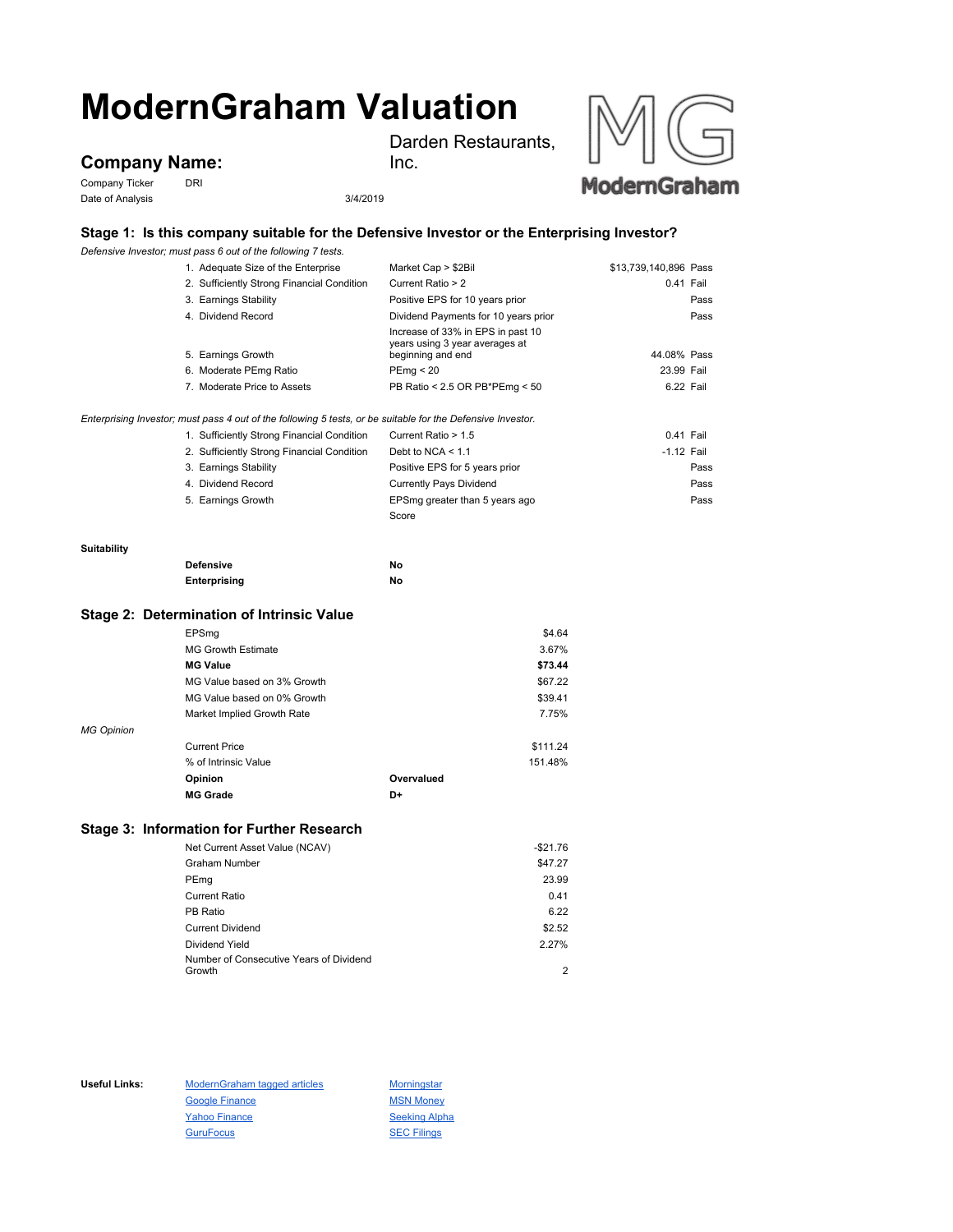| <b>EPS History</b> |        | <b>EPSmg History</b>                 |                 |
|--------------------|--------|--------------------------------------|-----------------|
| Next Fiscal Year   |        |                                      |                 |
| Estimate           |        | \$5.59 Next Fiscal Year Estimate     | \$4.64          |
| May2018            | \$4.73 | May2018                              | \$4.04          |
| May2017            | \$3.80 | May2017                              | \$3.63          |
| May2016            | \$2.90 | May2016                              | \$3.51          |
| May2015            | \$5.47 | May2015                              | \$3.72          |
| May2014            | \$2.15 | May2014                              | \$2.91          |
| May2013            | \$3.13 | May2013                              | \$3.23          |
| May2012            | \$3.57 | May2012                              | \$3.19          |
| May2011            | \$3.39 | May2011                              | \$2.85          |
| May2010            | \$2.84 | May2010                              | \$2.50          |
| May2009            | \$2.65 | May2009                              | \$2.25          |
| May2008            | \$2.60 | May2008                              | \$1.99          |
| May2007            | \$1.35 | May2007                              | \$1.65          |
| May2006            | \$2.16 | May2006                              | \$1.72          |
| May2005            | \$1.78 | May2005                              | \$1.45          |
| May2004            | \$1.34 | May2004                              | \$1.25          |
| May2003            | \$1.27 | May2003                              | \$1.15          |
| May2002            |        | \$1.30 Balance Sheet Information     | 11/1/2018       |
| May2001            |        | \$1.06 Total Current Assets          | \$561,200,000   |
| May2000            |        | \$0.89 Total Current Liabilities     | \$1,385,300,000 |
| May1999            |        | \$0.66 Long-Term Debt                | \$927,100,000   |
|                    |        | <b>Total Assets</b>                  | \$5,549,200,000 |
|                    |        | <b>Intangible Assets</b>             | \$2,134,500,000 |
|                    |        | <b>Total Liabilities</b>             | \$3,298,900,000 |
|                    |        | Shares Outstanding (Diluted Average) | 125,800,000     |